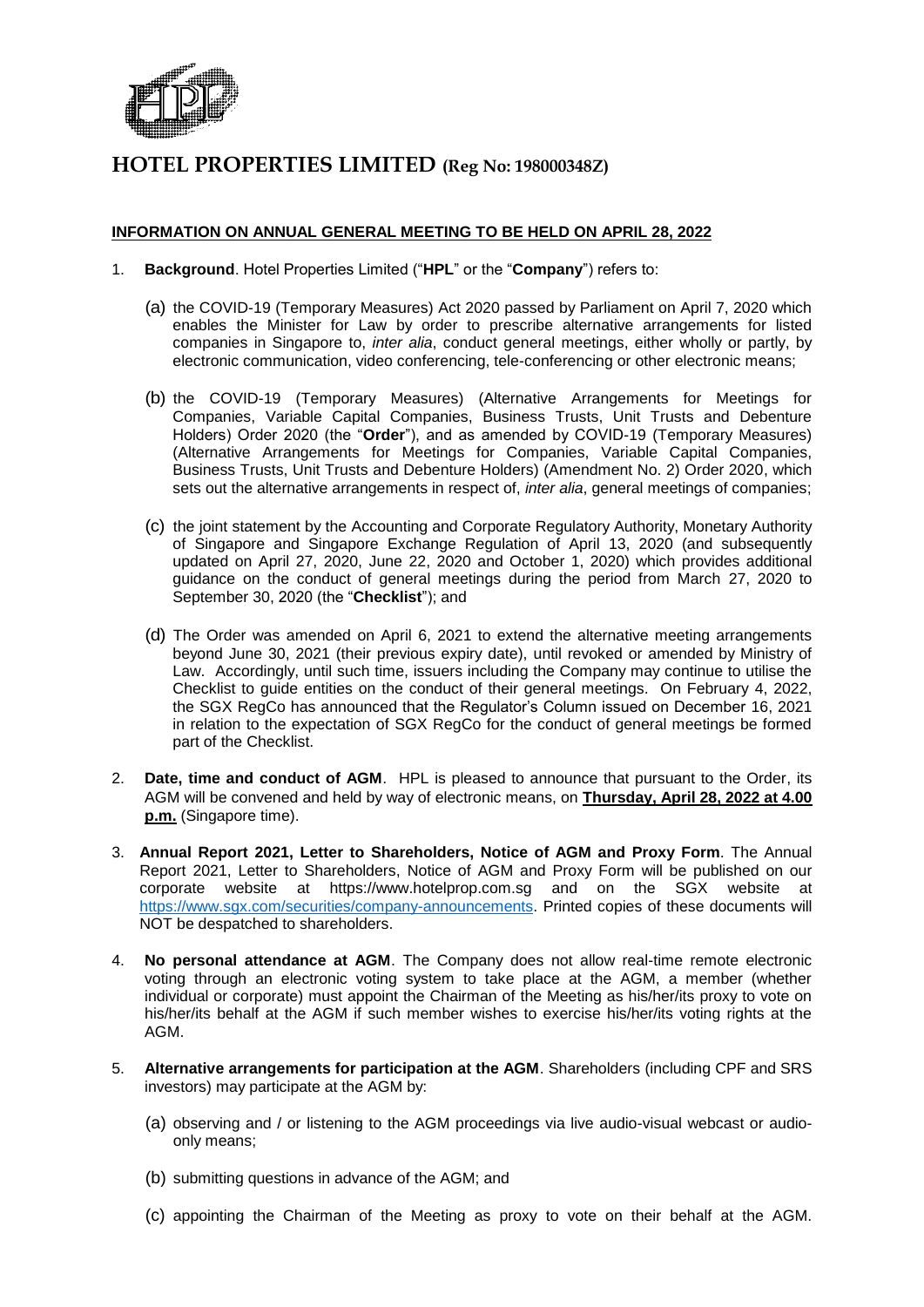

However, CPF/SRS investors who wish to appoint the Chairman as proxy to vote on their behalf should approach their respective CPF Agent Banks or SRS Operators to submit their voting instructions by 4.00 p.m. on April 18, 2022.

Details of the steps for pre-registration, pre-submission of questions and voting at the AGM are set out in the Appendix to this announcement.

- 6. **Persons who hold shares through relevant intermediaries**. Persons who hold HPL shares through relevant intermediaries (as defined in section 181 of the Companies Ac 1967), (other than CPF and SRS investors) and who wish to participate in the AGM by:
	- (a) observing and / or listening to the AGM proceedings via live audio-visual webcast or audioonly means;
	- (b) submitting questions in advance of the AGM; and / or
	- (c) appointing the Chairman of the Meeting as proxy to vote on their behalf at the AGM,

should contact the relevant intermediary through which they hold such shares as soon as possible in order for the necessary arrangements to be made for their participation in the AGM.

- 7. **Record and payment dates for final dividend**. The Register of Members and Share Transfer Books of the Company will be closed on May 11, 2022 to determine members' entitlements to the proposed dividend. Duly completed transfers of shares received by the Company's Share Registrar, Boardroom Corporate & Advisory Services Pte. Ltd., of 1 Harbourfront Avenue, #14-07 Keppel Bay Tower, Singapore 098632, up to 5.00 p.m. on May 11, 2022 (the "**Record Date**") will be registered to determine members' entitlements to the proposed dividend. Subject as aforesaid, members whose securities accounts with The Central Depository (Pte) Limited are credited with ordinary shares of the Company as at 5.00 p.m. on the Record Date will be entitled to the proposed dividend. The proposed dividend, if approved by members at the AGM, will be paid on May 20, 2022.
- 8. **Important reminder**. **Due to the constantly evolving COVID-19 situation in Singapore, we may be required to change our arrangements for the AGM at short notice. Shareholders should check at the URL https://www.hotelprop.com.sg for the latest updates on the status of the AGM.**

The Company would like to thank all shareholders for their patience and co-operation in enabling us to hold our AGM with the optimum safe distancing measures amidst the current COVID-19 pandemic.

By order of the Board

Lo Swee Oi Company Secretary

April 6, 2022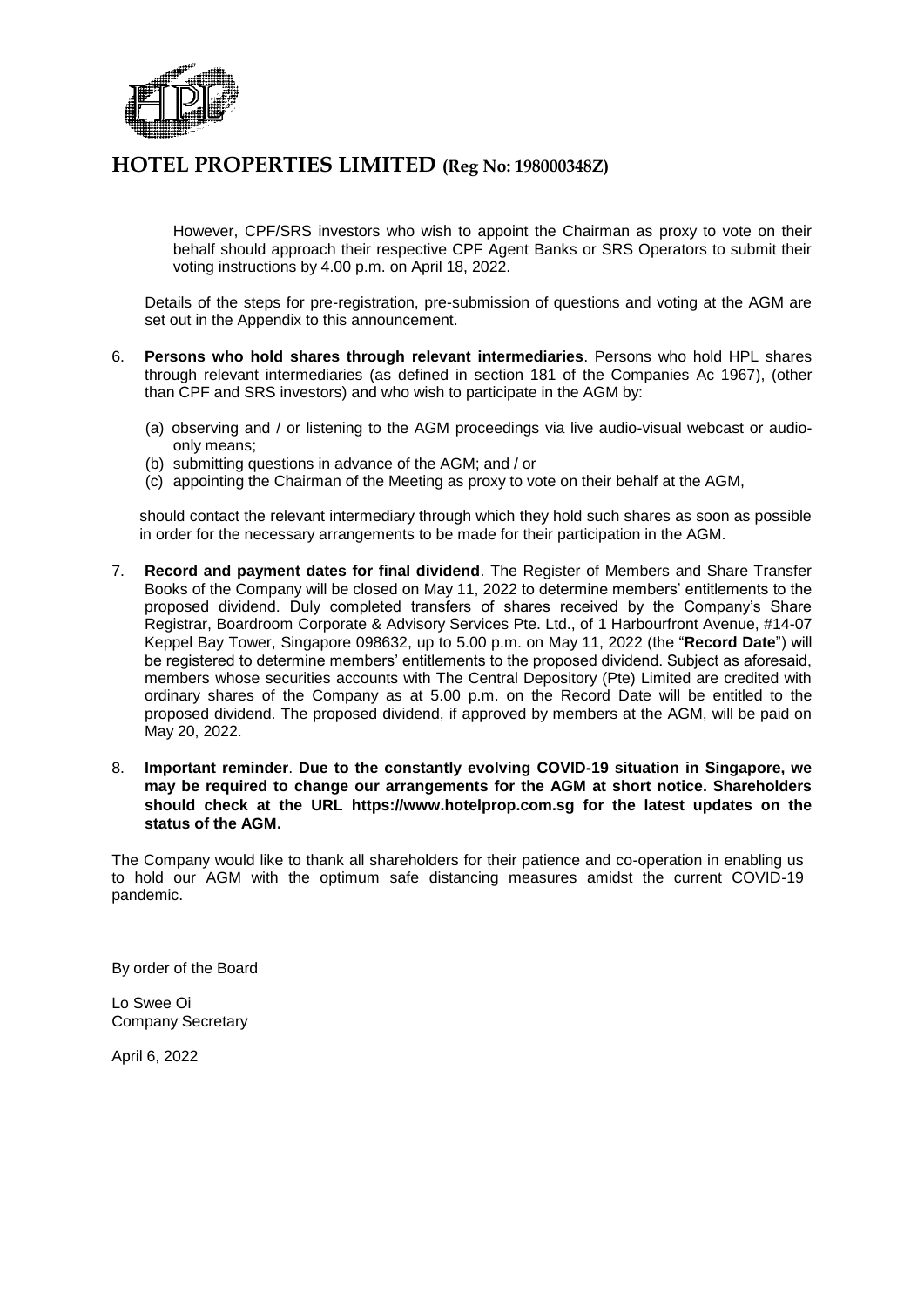

#### **APPENDIX**

#### **Steps for pre-registration, pre-submission of questions and voting at the AGM**

Shareholders will be able to observe and/or listen to the AGM proceedings through a live audio-visual webcast or audio-only means via their mobile phones, tablets or computers, submit questions in advance of the AGM and vote by appointing the Chairman of the Meeting as proxy to vote on their behalf at the AGM.

To do so, they will need to complete the following steps:

| No. | <b>Steps</b>                          | <b>Details</b>                                                                                                                                                                                                                                                                                                                                                                                                                                                                                                                              |
|-----|---------------------------------------|---------------------------------------------------------------------------------------------------------------------------------------------------------------------------------------------------------------------------------------------------------------------------------------------------------------------------------------------------------------------------------------------------------------------------------------------------------------------------------------------------------------------------------------------|
| 1.  | <b>Pre-registration</b>               | Shareholders who wish to observe the AGM proceedings<br>through live audio-visual webcast or live audio only must<br>pre-register<br>at<br>the<br>pre-registration<br>website<br>at<br>https://www.bigmarker.com/AAP/HPL-AGM-2022-<br>Shareholder-Registration from 10.00 a.m. on April 6, 2022<br>till 4.00 p.m. on April 25, 2022 to enable HPL to verify their<br>status as shareholders.                                                                                                                                                |
|     |                                       | Following the verification, authenticated shareholders will<br>receive an email by 12.00 Noon on April 27, 2022 (the<br>"Confirmation Email") and will be able to access the Live<br>AGM webcast using the account created during the initial<br>registration process. Shareholder who opt for audio-only<br>will also receive the Confirmation Email with the telephone<br>number to call. Shareholder will need to enter the Meeting<br>ID and passcode when dialling in to listen. Charges maybe<br>applicable for mobile phone dial-in. |
|     |                                       | Shareholders who do not receive a Confirmation Email by 12.00<br>noon on April 27, 2022, but have registered by April 25, 2022<br>deadline, should contact r.chandran@allianceav.com.sq or<br>90607950.                                                                                                                                                                                                                                                                                                                                     |
| 2.  | <b>Submit questions in</b><br>advance | Submission of questions. A shareholder who wishes to<br>raise any questions related to the AGM must submit such<br>questions<br>via<br>email<br>the<br>to<br>Company<br>at<br>AGM2022@hotelprop.com.sg or by post to 1 Harbourfront<br>Avenue, #14-07 Keppel Bay Tower, Singapore 098632.<br>Members are required to submit their questions no later than<br>April 14, 2022, 4.00 p.m.                                                                                                                                                      |
|     |                                       | When sending in your questions via email or by post,<br>please also provide us with the following details:                                                                                                                                                                                                                                                                                                                                                                                                                                  |
|     |                                       | • your full name;<br>• your address;<br>• number of shares held; and<br>• the manner in which you hold shares (e.g., via CDP,<br>CPF or SRS).                                                                                                                                                                                                                                                                                                                                                                                               |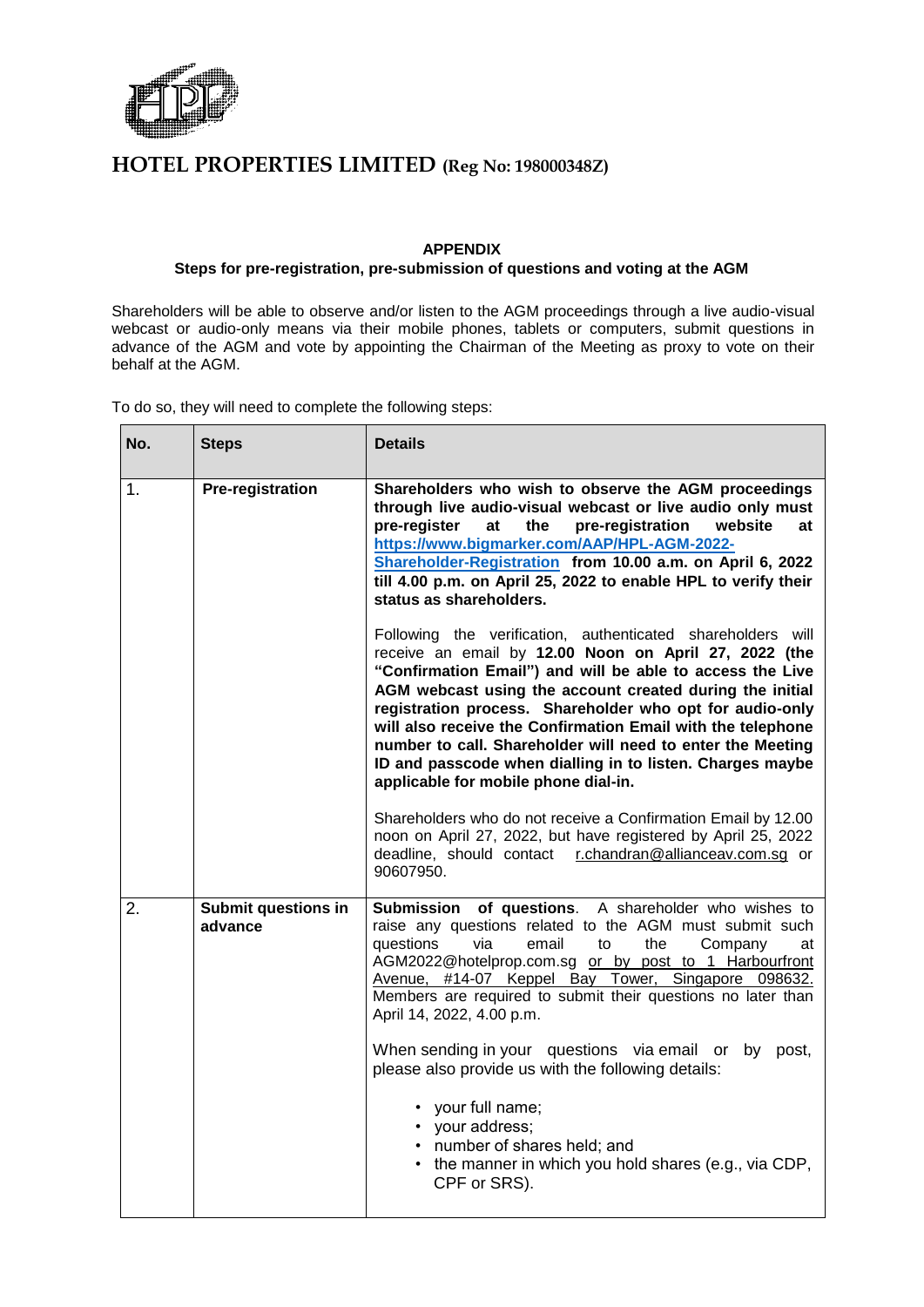

| No. | <b>Steps</b>                  | <b>Details</b>                                                                                                                                                                                                                                                                                                                                                                                                                          |
|-----|-------------------------------|-----------------------------------------------------------------------------------------------------------------------------------------------------------------------------------------------------------------------------------------------------------------------------------------------------------------------------------------------------------------------------------------------------------------------------------------|
|     |                               | Addressing questions. We will endeavour to address substantial<br>and relevant questions received from shareholders by publishing<br>our responses to questions on our corporate website and on<br>SGXNET prior to the AGM.                                                                                                                                                                                                             |
| 3.  | Submit proxy<br>forms to vote | Appointment of Chairman of the Meeting<br>as<br>proxy.<br>Shareholders (whether individual or corporate) who pre-register to<br>observe and / or listen to the AGM proceedings and wish to vote on<br>the resolutions to be tabled at the AGM must appoint the Chairman<br>of the Meeting as their proxy to vote on their behalf at the AGM, in<br>accordance with the instructions on the proxy form.                                  |
|     |                               | <b>Specific voting instructions to</b><br>Where<br>given.<br>be<br>shareholders (whether individual or corporate) appoint the<br>Chairman of the Meeting as their proxy, they must give specific<br>instructions as to voting, or abstentions from voting, in respect of a<br>resolution in the proxy form, failing which the appointment of the<br>Chairman of the Meeting as proxy for that resolution will be treated<br>as invalid. |
|     |                               | Submission of proxy forms. Proxy forms must be submitted in the<br>following manner:                                                                                                                                                                                                                                                                                                                                                    |
|     |                               | (i)<br>if submitted electronically, be submitted via email to<br>AGM2022@hotelprop.com.sg; or                                                                                                                                                                                                                                                                                                                                           |
|     |                               | if submitted by post, be lodged with the Company's Share<br>(ii)<br>Registrar, Boardroom Corporate & Advisory Services Pte.<br>Ltd., of 1 Harbourfront Avenue, #14-07 Keppel Bay Tower,<br>Singapore 098632.                                                                                                                                                                                                                            |
|     |                               | in either case, by no later than April 26, 2022, 4.00 p.m., being at<br>least 48 hours before the time for holding the AGM.                                                                                                                                                                                                                                                                                                             |
|     |                               | A member who wishes to submit an instrument of proxy must first<br>download, complete and sign the proxy form, before submitting it<br>electronically via email to the email address provided above or<br>submitting it by post to the address provided above.                                                                                                                                                                          |